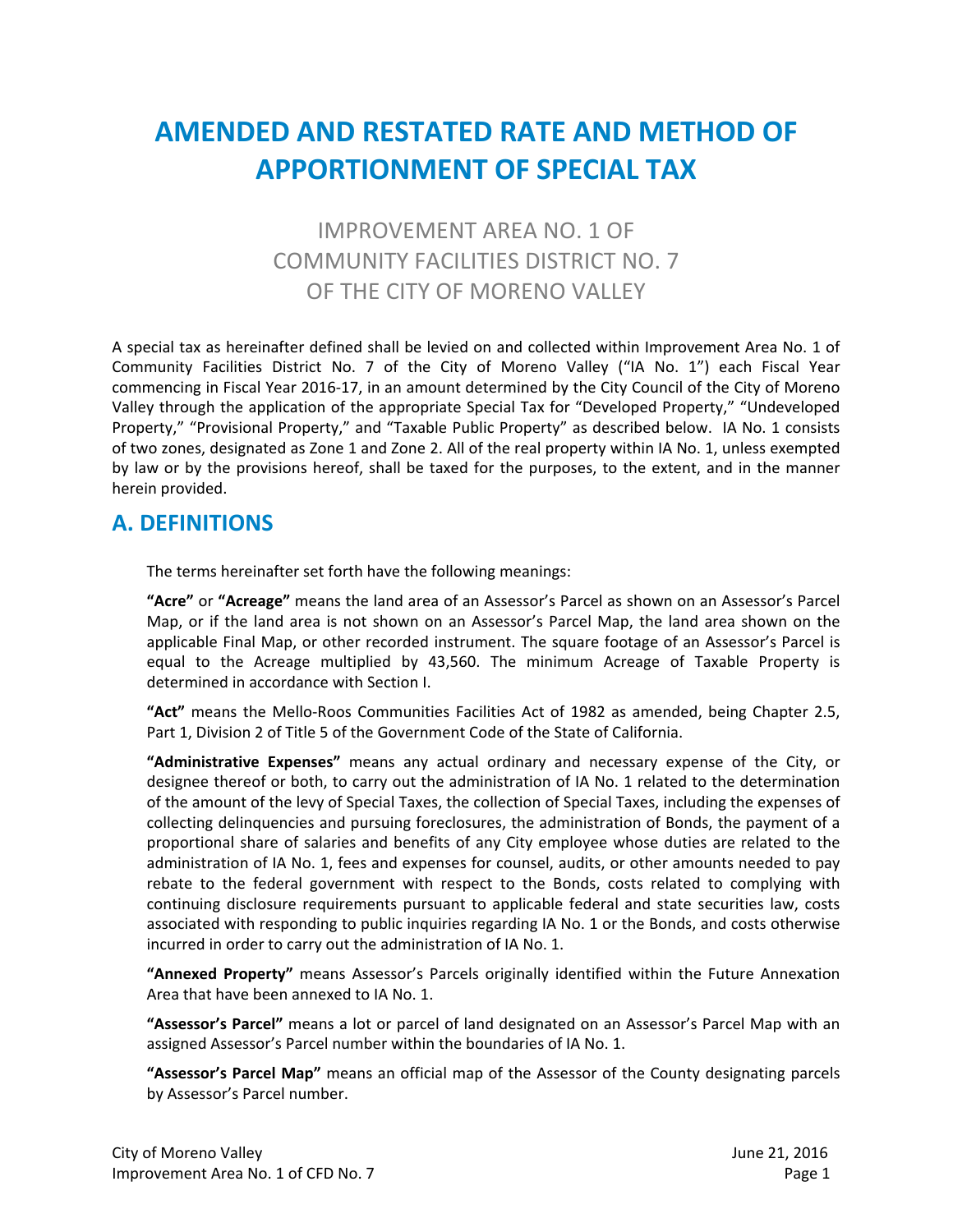**"Bonds"** means any obligation to repay a sum of money, including obligations in the form of bonds, notes, certificates of participation, long‐term leases, loans from government agencies, or loans from banks, other financial institutions, private businesses, or individuals, or long-term contracts, or any refunding thereof, to which the Special Tax has been pledged.

**"Boundary Map"** means the "Map of Proposed Amended Boundaries of Improvement Area No. 1 of Community Facilities District No. 7, City of Moreno Valley, County of Riverside, State of California," filed \_\_\_\_\_, 2016 in Book \_\_\_\_\_\_\_ of Maps of Assessments and Community Facilities Districts in the office of the County Recorder.

**"Building Permit"** means a permit for new construction for a non‐residential structure. For purposes of this definition, "Building Permit" shall not include permits for construction or installation of retaining walls, utility improvements, or other such improvements not intended for commercial or industrial use.

**"Calendar Year"** means the period commencing January 1 of any year and ending the following December 31.

**"CFD Administrator"** means an official of the City, or designee thereof, responsible for determining the Special Tax Requirement and providing for the levy and collection of the Special Taxes for IA No. 1.

**"CFD No. 7"** means Community Facilities District No. 7 of the City of Moreno Valley established by the City under the Act.

**"City"** means the City of Moreno Valley.

**"City Council"** means the City Council of the City, acting as the legislative body of CFD No. 7, or its designee.

**"County"** means the County of Riverside.

**"Developed Property"** means all Assessor's Parcels of Taxable Property for which Building Permits were issued on or before June 1 preceding the Fiscal Year for which Special Taxes are being levied, provided that a Final Map for such Assessor's Parcels was recorded on or before January 1 of the prior Fiscal Year for which Special Taxes may be levied.

**"Exempt Property"** means all Assessor's Parcels within IA No. 1 which are exempt from the Special Taxes pursuant to law or Section I herein.

**"Facilities"** means only the Perris Valley MDP – Lateral B‐3, Stage 2 and the Perris Valley MDP – Lateral B-3.2 and in an amount not in excess of \$2,703,341.58.

**"Final Map"** means a recorded final map, parcel map, or lot line adjustment, evidencing the subdivision of property pursuant to the Subdivision Map Act (California Government Code Section 66410 et seq.).

**"Fiscal Year"** means the period commencing on July 1 of any year and ending the following June 30.

**"Future Annexation Area"** means all Assessor's Parcels within the future annexation area of IA No. 1 as determined by reference to the boundary map entitled "Map of Proposed Boundaries of Future Annexation Area of Community Facilities District No. 7, City of Moreno Valley, County of Riverside, State of California," filed May 16, 2008 in Book 73, Pages 9‐11 of Maps of Assessments and Community Facilities Districts in the office of the County Recorder.

**"Goals and Policies"** means the local goals and policies adopted by the City Council concerning the use of the Act that are in effect at the time of formation of CFD No. 7.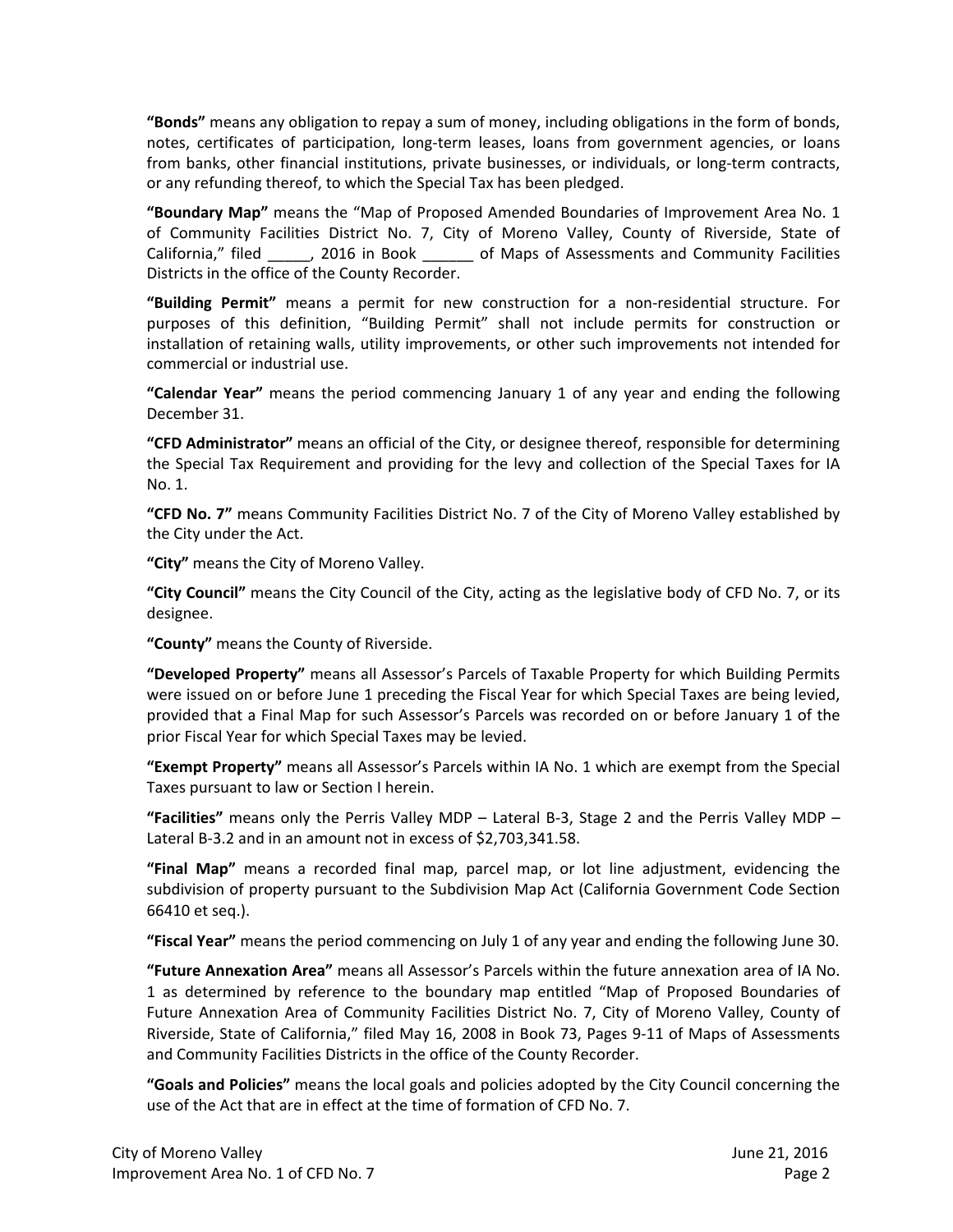**"Improvement Area No. 1"** or **"IA No. 1"** means the area within CFD No. 7 designated as Improvement Area No. 1 by reference to the Boundary Map, as such area may be amended by the addition of Annexed Property.

**"Indenture"** means the indenture, fiscal agent agreement, trust agreement, resolution or other instrument pursuant to which Bonds are issued, as modified, amended and/or supplemented from time to time, and any instrument replacing or supplementing the same.

**"Maximum Special Tax"** means the maximum Special Tax determined in accordance with Section C, which may be levied by CFD No. 7 in any Fiscal Year on an Assessor's Parcel of Taxable Property.

**"Partial Prepayment Amount"** means the amount required to prepay a portion of the Special Tax obligation for an Assessor's Parcel, as described in Section G.

**"Prepayment Amount"** means the amount required to prepay the Special Tax obligation in full for an Assessor's Parcel, as described in Section F.

**"Proportionately"** means, for Developed Property in Zone 2, the ratio of the actual Special Tax levied to the Maximum Special Tax is equal for all Assessor's Parcels of Developed Property in Zone 2. For Undeveloped Property in Zone 2, it means that the ratio of the actual Special Tax levied to the Maximum Special Tax is equal for all Assessor's Parcels of Undeveloped Property in Zone 2. For Provisional Property in Zone 2, it means that the ratio of the actual Special Tax levied to the Maximum Special Tax is equal for all Assessor's Parcels of Provisional Property in Zone 2. For Taxable Public Property in Zone 2, it means that the ratio of the actual Special Tax levied to the Maximum Special Tax is equal for all Assessor's Parcels of Taxable Public Property in Zone 2. For Annexed Property, it means that the ratio of the actual Special Tax levied to the Maximum Special Tax is equal for all Assessor's Parcels of Annexed Property.

**"Provisional Property"** means all Assessor's Parcels identified under Section I, excluding Public Property, that are not classified as Exempt Property because such classification would reduce the sum of all Taxable Property to less than 73.48 Acres within Zone 2.

**"Public Property"** means any property within the boundaries of IA No. 1 that is owned by or irrecoverably dedicated to the City, the federal government, the State of California, the County, or any other public agency.

**"Special Tax"** means the special tax authorized to be levied by CFD No. 7 pursuant to the Act to fund the Special Tax Requirement.

**"Special Tax Requirement"** means the amount required in any Fiscal Year for IA No. 1 to fund: (i) the debt service or the periodic costs on all outstanding Bonds due in the Calendar Year that commences in such Fiscal Year, (ii) Administrative Expenses, (iii) any amount required to establish or replenish any reserve funds established in association with the Bonds, (iv) any delinquencies in the payment of prior years' Special Taxes, and (v) a reasonable estimate of delinquencies expected to occur in the Fiscal Year in which the Special Tax will be levied, less (vi) any amount available to pay debt service or other periodic costs on the Bonds as reasonably determined by the CFD Administrator pursuant to the Indenture.

**"Taxable Property"** means all Assessor's Parcels that are not exempt from the Special Tax pursuant to law or the Amended and Restated Rate and Method of Apportionment of Special Tax.

**"Taxable Public Property"** means all Assessor's Parcels defined as Public Property that are not classified as Exempt Property under Section I because such classification would reduce the sum of all Taxable Property to less than 73.48 Acres within Zone 2.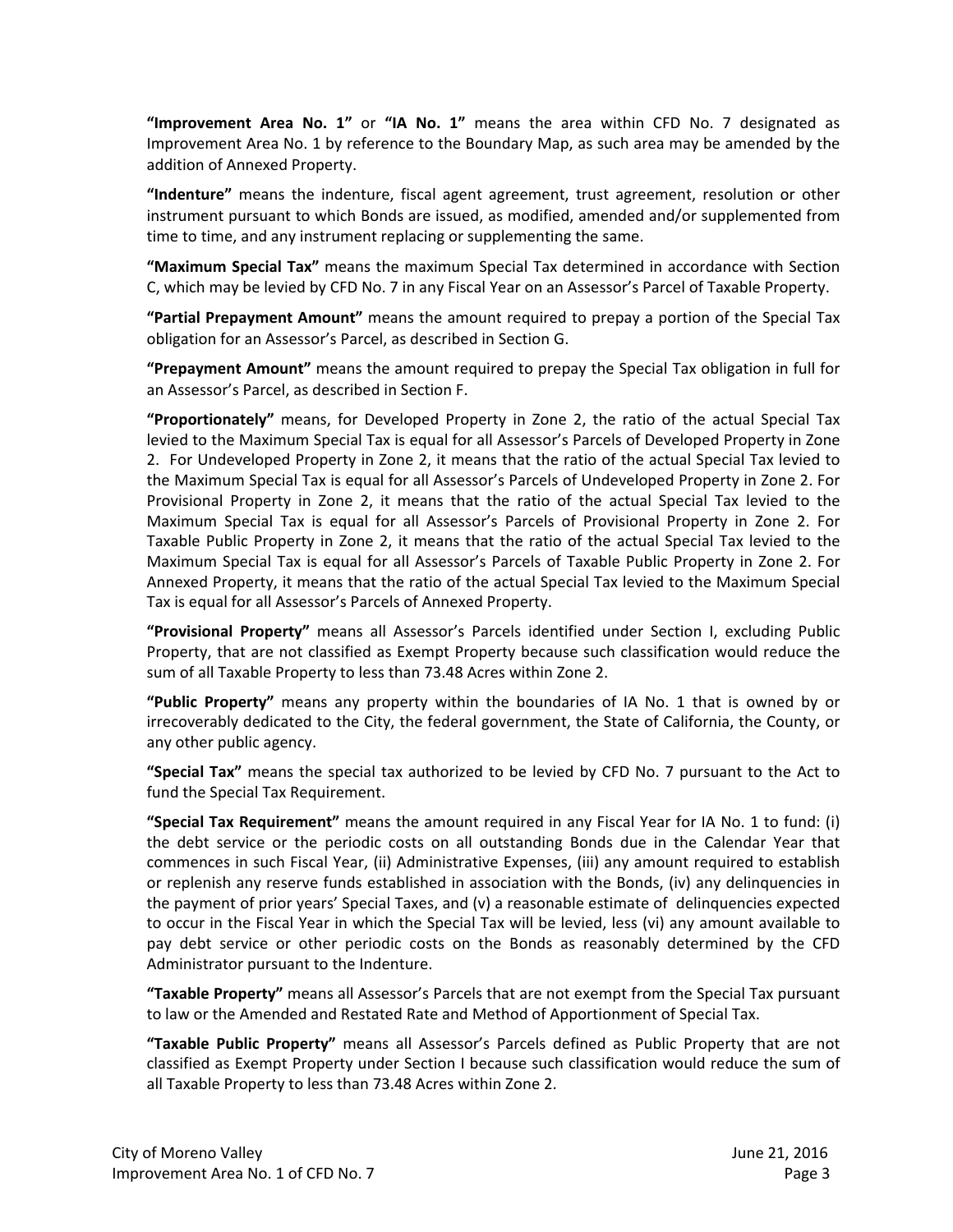**"Trustee"** means the trustee, fiscal agent, or paying agent under the Indenture.

**"Undeveloped Property"** means all Assessor's Parcels of Taxable Property, exclusive of Annexed Property, which are not classified as Developed Property, Taxable Public Property, or Provisional Property.

**"Zone"** means one of the two mutually exclusive geographic areas defined below.

- *"Zone 1"* means the area within IA No. 1 designated as zone 1 by reference to the Boundary Map.
- *"Zone 2"* means the area within IA No. 1 designated as zone 2 by reference to the Boundary Map.

### **B. CLASSIFICATION OF ASSESSOR'S PARCELS**

Each Fiscal Year, beginning with Fiscal Year 2016‐17, each Assessor's Parcel shall be classified as Taxable Property or Exempt Property. In addition, each Fiscal Year, each Assessor's Parcel of Taxable Property shall be further classified as Developed Property, Undeveloped Property, Provisional Property, or Taxable Public Property.

# **C. MAXIMUM SPECIAL TAXES**

**1. ZONE 1** 

#### **Taxable Property**

Each Fiscal Year commencing in Fiscal Year 2016‐17, each Assessor's Parcel of Taxable Property within Zone 1 shall be subject to a Maximum Special Tax equal to \$0 per Acre.

#### **2. ZONE 2**

#### **Taxable Property**

Each Fiscal Year commencing in Fiscal Year 2016‐17, each Assessor's Parcel of Taxable Property within Zone 2 shall be subject to a Maximum Special Tax equal to \$3,500 per Acre.

The Maximum Special Tax for Taxable Property within Zone 2 shall be recalculated as Assessor's Parcels within the Future Annexation Area are annexed to IA No. 1, or if there is an adjustment to the Special Tax in accordance with Section D. The Maximum Special Tax for Taxable Property within Zone 2 shall be recalculated as follows:

1) Calculate the total amount of Special Taxes that can be generated through the levy of the Maximum Special Tax within Zone 2, exclusive of Annexed Property, by multiplying the original Maximum Special Tax established for Zone 2 (\$3,500 per Acre) by the minimum taxable Acreage for Zone 2 as defined in Section I (73.48).

 $[$3,500 \times 73.48 = $257,180.00]$ 

2) Calculate the total amount of Special Taxes that can be generated by Annexed Property through the levy of the Maximum Special Tax for Annexed Property in accordance with Section C.3.

3) The new Maximum Special Tax for Taxable Property within Zone 2, exclusive of Annexed Property, shall equal the result calculated in Step 1, minus the result calculated in Step 2, and then by dividing such amount by the minimum taxable Acreage originally established for Zone 2 (73.48 Acres), exclusive of Annexed Property.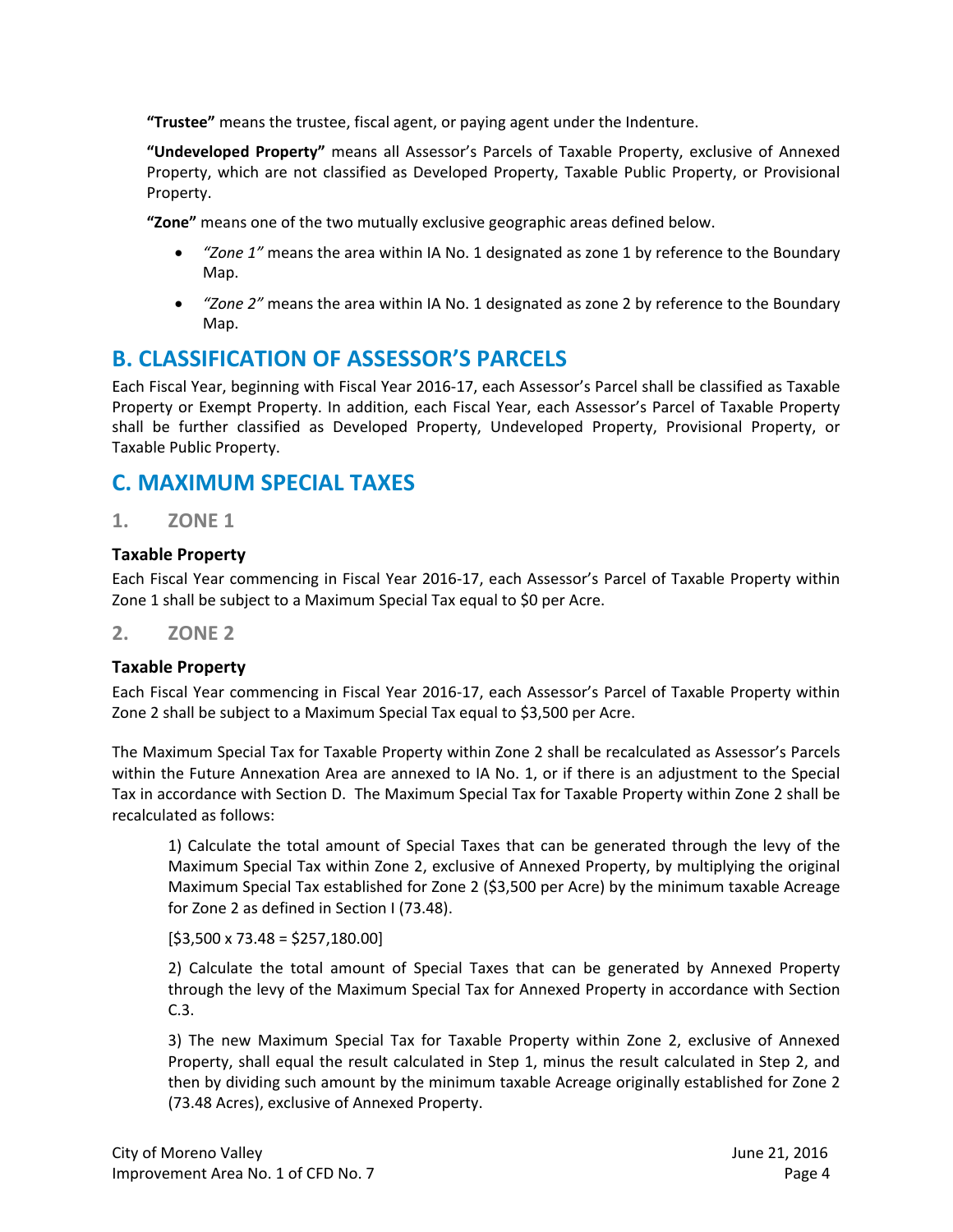#### (\$257,180.00 – Step 2 result)/73.48 = Maximum Special Tax per Acre for Taxable Property within Zone 2

#### **3. Annexed Property**

The Maximum Special Tax for Annexed Property shall be equal to the Maximum Special Tax set forth in Exhibit A multiplied by the Annexed Property acreage.

# **D. Administrative Adjustments to the Maximum Special Tax**

#### **1. Prior to Issuance of Bonds**

Prior to the issuance of the first series of Bonds, the CFD Administrator shall calculate the total tax burden for all Assessor's Parcels of Taxable Property, to determine whether or not any reductions are necessary to the Maximum Special Tax rate(s) identified herein in order to comply with the Goals and Policies. In calculating the total tax burden, the CFD Administrator shall (i) refer to the City's Goals and Policies, any market absorption study or price point analysis dated not earlier than 90 days prior to the date of issuance or other such date approved by the City, and any other document available to the City and/or CFD Administrator, and (ii) calculate the total tax burden considering the Maximum Special Tax rates and other governmental liens. The Maximum Special Tax set forth herein may be reduced if it is reasonably determined by the CFD Administrator and/or City, through review of available information related to IA No. 1, that the total tax burden against Taxable Property results in an amount that would reduce the marketability of the Bonds based on consultations with the City's underwriter, financial advisor, and/or other project team consultants engaged by the City. The City will have the final discretion regarding any reduction in the Maximum Special Tax rates identified herein.

If a mandatory Maximum Special Tax reduction is implemented, the same percent reduction shall be applied to the Maximum Special Tax for each Zone, exclusive of the Maximum Special Tax for Annexed Property set forth in Exhibit A, and the City Council shall cause an "Amended Notice of Special Tax Lien" to be recorded in compliance with the Act. The amount of Bonds that may be issued will be recalculated and shall not exceed an amount, in which, the Maximum Special Taxes that could be levied on Taxable Property within IA No. 1 in each Fiscal Year, less Administrative Expenses for such Fiscal Year, shall provide no less than 110% coverage on the annual debt service on all Outstanding Bonds, as defined in Section F herein.

#### **2. Subsequent to Issuance of Bonds**

If, in any Fiscal Year after the City has issued the first series of Bonds, either (i) a Final Map is proposed to be recorded or (ii) an existing Final Map is proposed to be amended, that will result in a reduction of total Acreage of Taxable Property to less than 73.48 Acres within Zone 2, then a mandatory prepayment must be made in accordance with Sections F and G. The mandatory prepayment must be made by the landowners of those Assessor's Parcel(s) that are the subject of the proposed Final Map or the landowners of those Assessor's Parcel(s) that will be amended by the amended Final Map.

If a mandatory prepayment is required, the mandatory prepayment shall be paid as a requirement to record such new Final Map or amended Final Map.

# **E. METHOD OF APPORTIONMENT OF THE SPECIAL TAX**

Commencing in Fiscal Year 2016‐17 and for each subsequent Fiscal Year until terminated, the City Council shall levy Special Taxes on all Taxable Property until the total amount of Special Taxes levied equals the Special Tax Requirement in accordance with the following steps: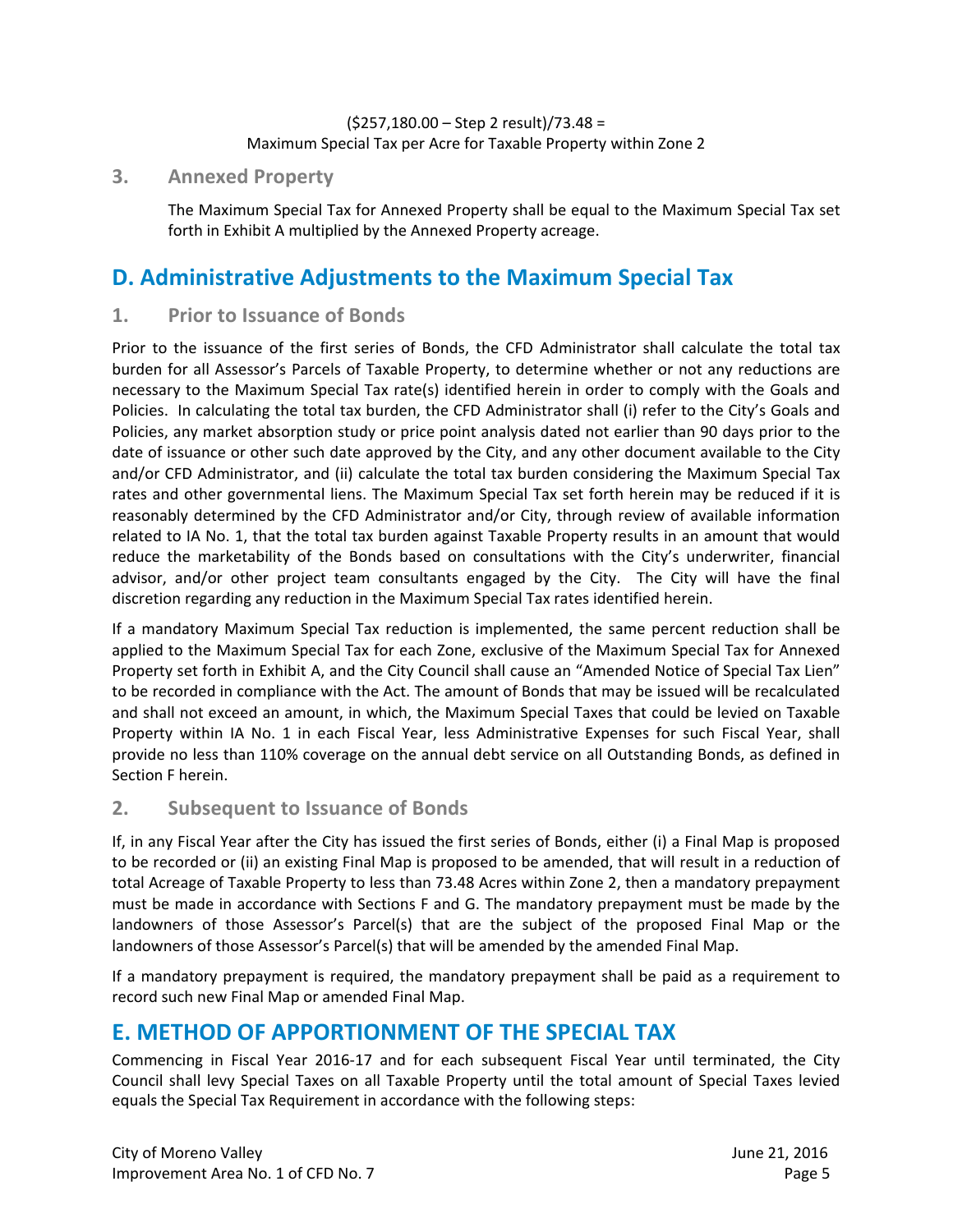- Step One: To satisfy the Special Tax Requirement, the Special Tax shall be levied Proportionately on (i) each Assessor's Parcel of Annexed Property up to 100% of the applicable Maximum Special Tax, and (ii) each Assessor's Parcel of Developed Property in Zone 2 up to 100% of the applicable Maximum Special Tax.
- Step Two: If additional monies are needed to satisfy the Special Tax Requirement after the first step has been completed, the Special Tax shall be levied Proportionately on each Assessor's Parcel of Undeveloped Property in Zone 2 up to 100% of the applicable Maximum Special Tax to satisfy the Special Tax Requirement.
- Step Three: If additional monies are needed to satisfy the Special Tax Requirement after the second step has been completed, the Special Tax shall be levied Proportionately on each Assessor's Parcel of Provisional Property in Zone 2 up to 100% of the applicable Maximum Special Tax to satisfy the Special Tax Requirement.
- Step Four: If additional monies are needed to satisfy the Special Tax Requirement after the third step has been completed, the Special Tax shall be levied Proportionately on each Assessor's Parcel of Taxable Public Property in Zone 2 up to 100% of the applicable Maximum Special Tax to satisfy the Special Tax Requirement.

### **F. PREPAYMENT OF SPECIAL TAX**

The following definitions apply to this Section F:

**"Facilities Costs"** means \$2,703,341.58, all or a portion of which will be used to determine the prepayment amount only if Bonds have not been issued, in which case the portion of the prepayment attributable to this amount shall be deposited into the Improvement Fund.

**"Improvement Fund"** means a fund available for expenditure to acquire or construct the Facilities.

**"Outstanding Bonds"** means all previously issued Bonds secured by the levy of Special Taxes which will remain outstanding after the first interest and/or principal payment date following the current Fiscal Year, excluding Bonds to be redeemed at a later date with the proceeds of prior prepayments of the Maximum Special Tax.

The Special Tax obligation of an Assessor's Parcel of Taxable Property may be prepaid in full, provided that there are no delinquent Special Taxes, penalties, or interest charges outstanding with respect to such Assessor's Parcel at the time that the Special Tax obligation would be prepaid. The Prepayment Amount for an Assessor's Parcel eligible for prepayment shall be determined as described below.

An owner of an Assessor's Parcel intending to prepay all or a part of the Special Tax obligation shall provide the City with written notice of intent to prepay, and within 10 business days of receipt of such notice, the City shall notify such owner of the amount of the non-refundable fee determined to cover the cost to be incurred by CFD No. 7 in calculating the proper amount of a prepayment. Within 30 business days of receipt of such non‐refundable fee, the City shall notify such owner of the prepayment amount of such Assessor's Parcel. Prepayment must be made not less than 60 days prior to the next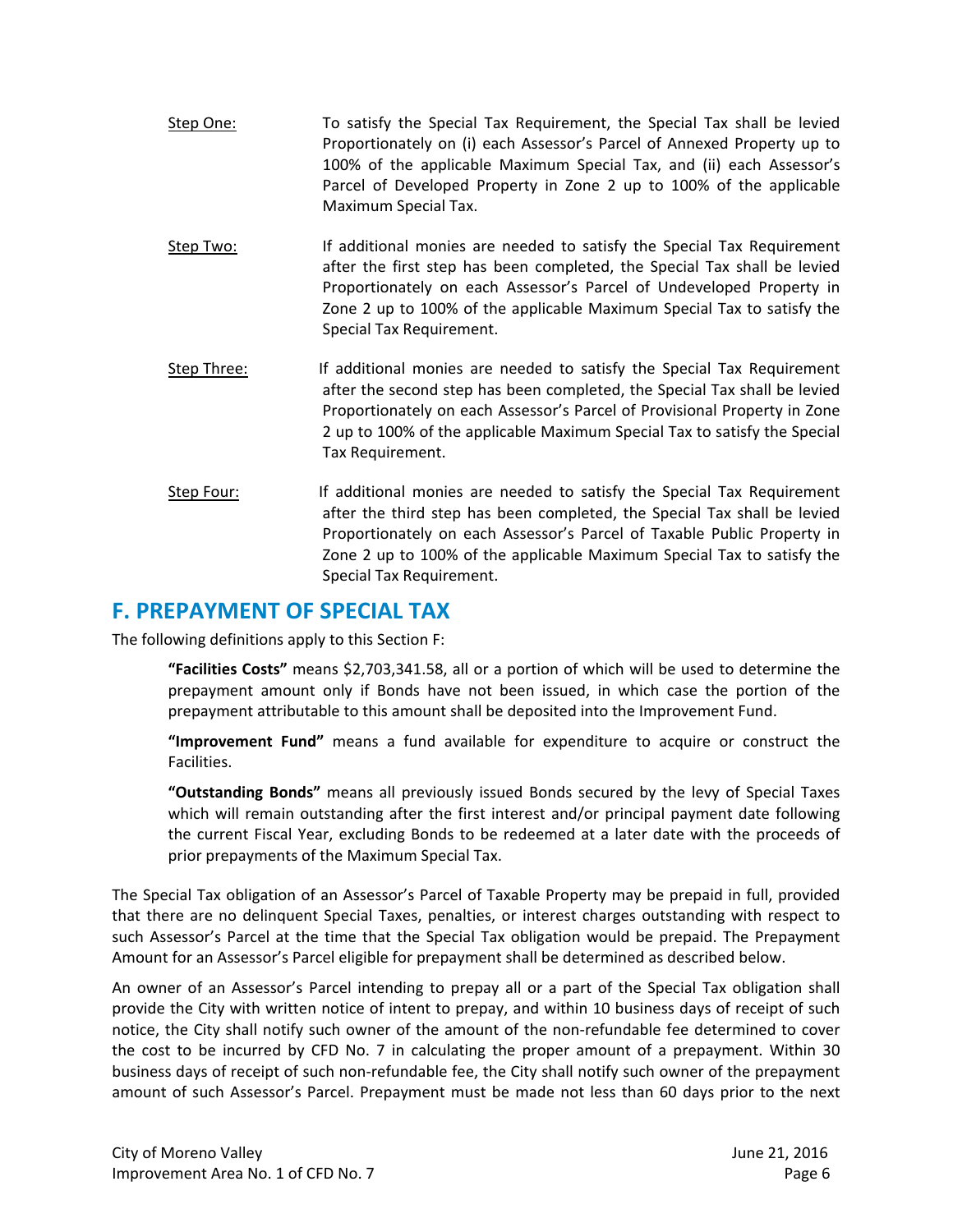occurring date that notice of redemption of Bonds from the proceeds of such prepayment may be given by the Trustee pursuant to the Indenture.

The Prepayment Amount for each applicable Assessor's Parcel shall be calculated according to the following formula (capitalized terms defined below):

|        | <b>Bond Redemption Amount</b> |
|--------|-------------------------------|
| plus   | <b>Redemption Premium</b>     |
| plus   | Defeasance                    |
| plus   | Administrative Fee            |
| less   | Reserve Fund Credit           |
| equals | <b>Prepayment Amount</b>      |

As of the date of prepayment, the Prepayment Amount shall be calculated as follows:

- 1. For an Assessor's Parcel of Taxable Property, compute the Maximum Special Tax applicable to such Assessor's Parcel.
- 2. For each Assessor's Parcel intending to prepay, divide the Maximum Special Tax computed pursuant to paragraph 1 for such Assessor's Parcel by the sum of the estimated Maximum Special Tax applicable to all Assessor's Parcels of Taxable Property, excluding the Maximum Special Taxes of any Assessor's Parcels for which the Special Tax obligation has been previously prepaid.
- 3. If Bonds have not been issued, then for each Assessor's Parcel intending to prepay, multiply the quotient computed pursuant to paragraph 2 by Facilities Costs. If Bonds have been issued, then for each Assessor's Parcel intending to prepay, multiply the quotient computed pursuant to paragraph 2 by Outstanding Bonds. The product shall be the "Bond Redemption Amount," for such Assessor's Parcels, as applicable.
- 4. Multiply the Bond Redemption Amount by the applicable redemption premium, if any, on the Outstanding Bonds on the next available redemption date to be redeemed with the proceeds of the Bond Redemption Amount. This product is the "Redemption Premium."
- 5. Compute the amount needed to pay interest on the Bond Redemption Amount starting with the first Bond interest payment date after which the prepayment has been received until the earliest redemption date for the Outstanding Bonds, taking into consideration the amount of Special Taxes levied on and paid for the Assessor's Parcel in the current Fiscal Year.
- 6. Compute the amount the CFD Administrator reasonably expects to be derived from the reinvestment of the Prepayment Amount (defined in paragraph 10) until the earliest redemption date for the Outstanding Bonds.
- 7. Subtract the amount computed pursuant to paragraph 6 from the result computed pursuant to paragraph 5. This difference is the "Defeasance."
- 8. Estimate the administrative fees and expenses associated with the prepayment, including the costs of computation of the Prepayment Amount, the costs of redeeming Bonds, and the costs of recording any notices to evidence the prepayment and the redemption. This amount is the "Administrative Fee."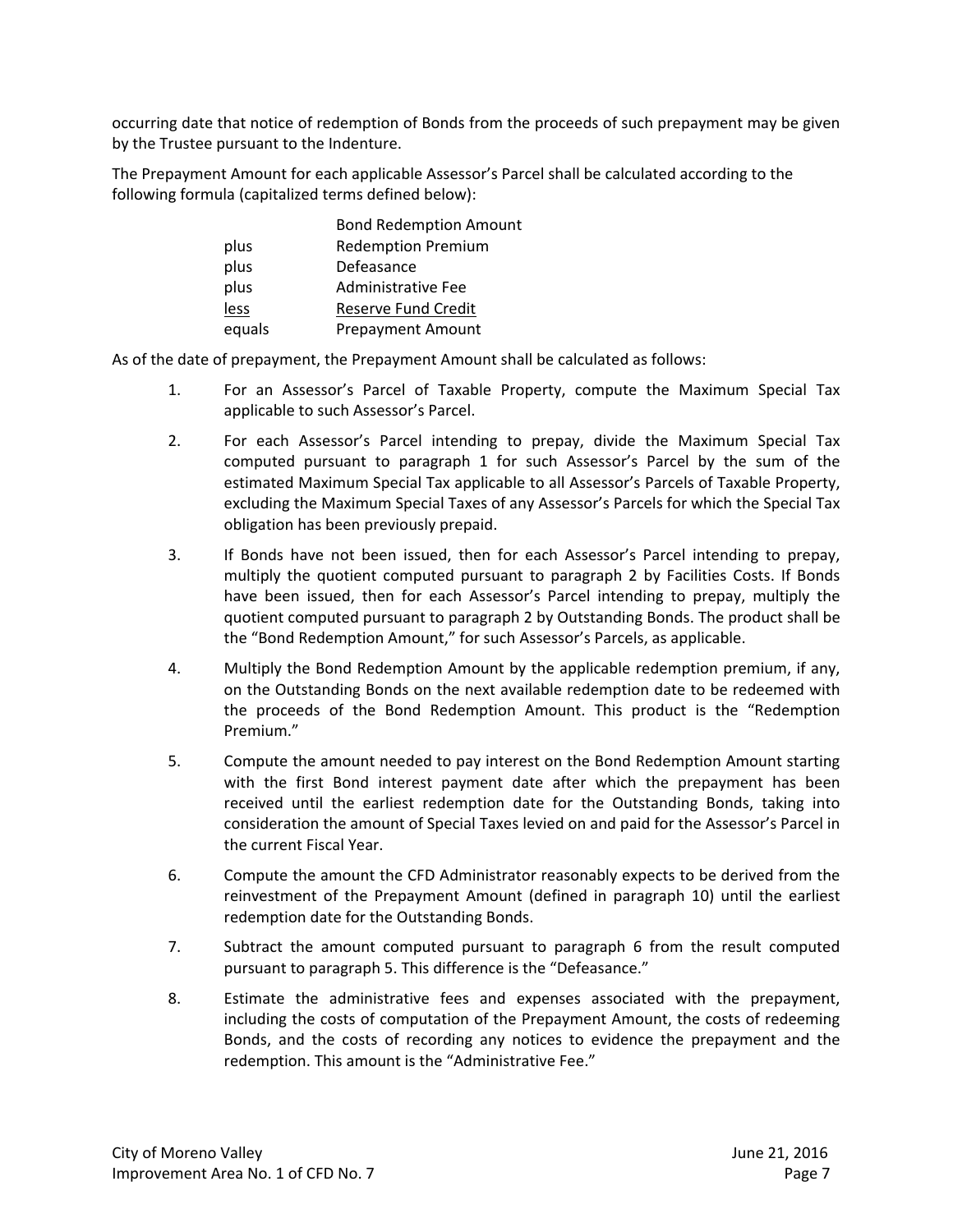- 9. Calculate the "Reserve Fund Credit" as the lesser of: (a) the expected reduction in the applicable reserve requirement, if any, associated with the redemption of Outstanding Bonds as a result of the prepayment, or (b) the amount derived by subtracting the new reserve requirement in effect after the redemption of Outstanding Bonds as a result of the prepayment from the balance in the applicable reserve fund on the prepayment date. Notwithstanding the foregoing, if the reserve fund requirement is satisfied by a surety bond or other instrument at the time of the prepayment, then no Reserve Fund Credit shall be given. Notwithstanding the foregoing, the Reserve Fund Credit shall in no event be less than \$0.
- 10. The Prepayment Amount is equal to the sum of the Bond Redemption Amount, the Redemption Premium, the Defeasance, and the Administrative Fee, less the Reserve Fund Credit.

With respect to the Special Tax obligation that is prepaid pursuant to this Section F, the City Council shall indicate in the records of CFD No. 7 that there has been a prepayment of the Special Tax obligation and shall cause a suitable notice to be recorded in compliance with the Act within thirty (30) days of receipt of such prepayment to indicate the prepayment of the Special Tax obligation and the release of the Special Tax lien on such Assessor's Parcel, and the obligation of such Assessor's Parcel to pay such Special Tax shall cease.

Notwithstanding the foregoing, no prepayment will be allowed unless the amount of Special Tax that may be levied on Taxable Property, net of reasonably estimated annual Administrative Expenses, shall be at least 1.10 times the regularly scheduled annual interest and principal payments on all currently Outstanding Bonds in each future Fiscal Year.

### **G. PARTIAL PREPAYMENT OF SPECIAL TAX**

The Special Tax obligation of an Assessor's Parcel of Taxable Property may be partially prepaid, as calculated in this Section G, provided that there are no delinquent Special Taxes, penalties, or interest charges outstanding with respect to such Assessor's Parcel at the time the Special Tax obligation would be prepaid.

The Partial Prepayment Amount shall be calculated according to the following formula:

$$
PP = (P_F - A) \times F + A
$$

The terms above have the following meanings:

- PP = the Partial Prepayment Amount.
- $P_F =$  the Prepayment Amount calculated according to Section F.
- F = the percent by which the owner of the Assessor's Parcel is partially prepaying the Special Tax obligation.
- A = Administrative Fees calculated in Section F, step 8

With respect to any Assessor's Parcel that is partially prepaid, the City Council shall indicate in the records of CFD No. 7 that there has been a partial prepayment of the Special Tax obligation and shall cause a suitable notice to be recorded in compliance with the Act within thirty (30) days of receipt of such partial prepayment of the Special Tax obligation, to indicate the partial prepayment of the Special Tax obligation and the partial release of the Special Tax lien on such Assessor's Parcel, and the obligation of such Assessor's Parcel to pay such prepaid portion of the Special Tax shall cease.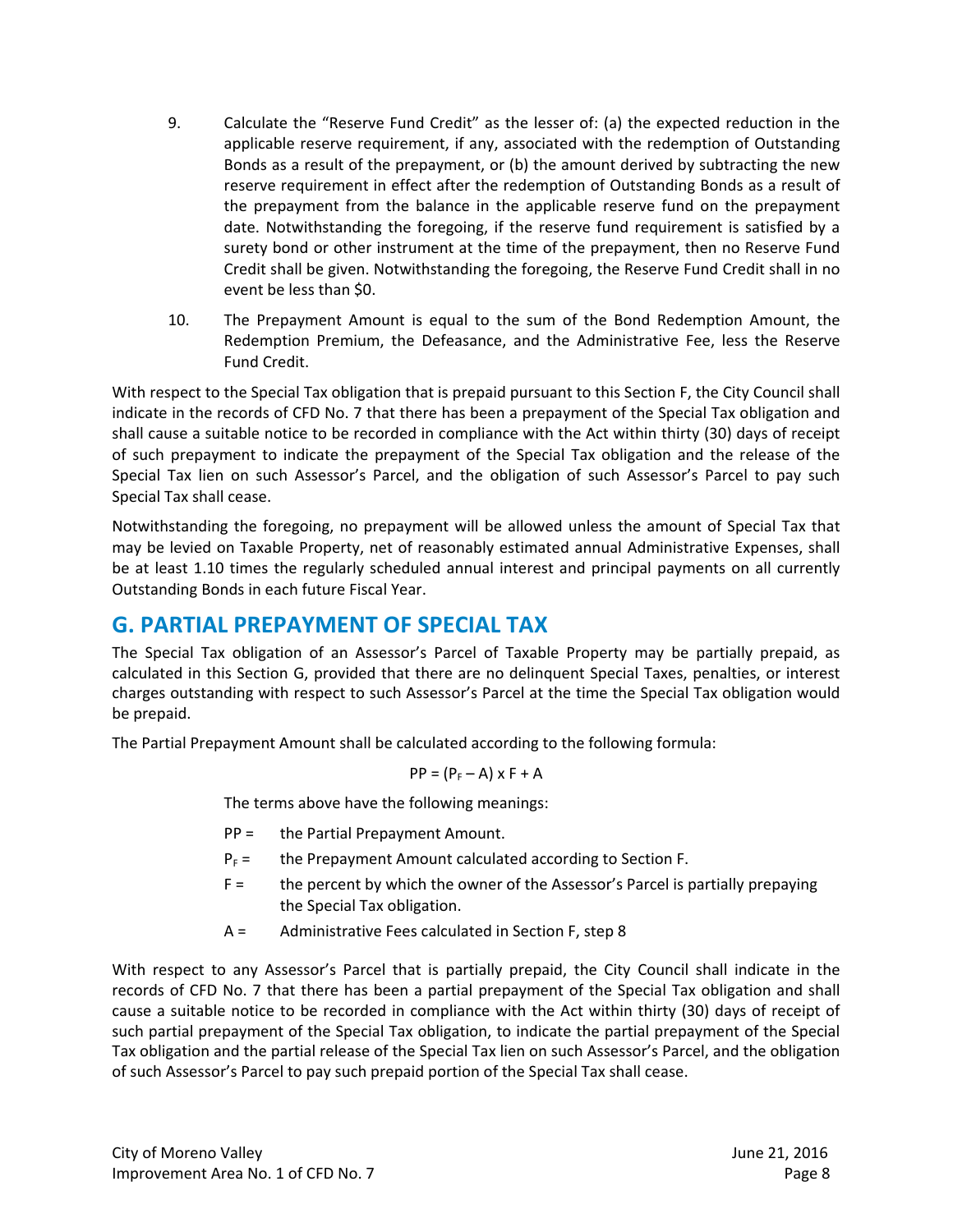Notwithstanding the foregoing, no partial prepayment will be allowed unless the amount of Special Tax that may be levied on Taxable Property after such partial prepayment, net of reasonably estimated annual Administrative Expenses, shall be at least 1.10 times the regularly scheduled annual interest and principal payments on all Bonds outstanding after such partial prepayment in each future Fiscal Year.

# **H. TERMINATION OF SPECIAL TAX**

For each Fiscal Year that any Bonds are outstanding, the Special Tax shall be levied on all Assessor's Parcels of Taxable Property within IA No. 1 in accordance with Section E. If any delinquencies for the Special Tax remain uncollected prior to or after all Bonds are retired, the Special Tax may be levied to the extent necessary to reimburse CFD No. 7 for uncollected Special Taxes, but not later than the 2050‐ 51 Fiscal Year.

### **I. EXEMPTIONS**

The City shall classify as Exempt Property: (i) Public Property, (ii) Assessor's Parcels used or owned exclusively by a property owners' association, or (iii) Assessor's Parcels with public or utility easements, including Assessor's Parcels designated as open space or retention basin, making impractical their utilization for other purposes than those set forth in the easement, provided that such classification would not reduce the Acreage of all Taxable Property to less than 73.48 Acres within Zone 2. Public Property that cannot be classified as Exempt Property will be classified as Taxable Public Property and shall be subject to the Special Tax in accordance with Section E. All other Assessor's Parcels identified within this section that cannot be classified as Exempt Property will be classified as Provisional Property and will be subject to the Special Tax in accordance with Section E.

### **J. APPEALS**

Any property owner claiming that the amount or application of the Special Tax is not correct may file a written notice of appeal with the City Manager of the City not later than twelve months after having paid the first installment of the Special Tax that is disputed. The CFD Administrator shall promptly review the appeal, and if necessary, meet with the property owner, consider written and oral evidence regarding the amount of the Special Tax, and rule on the appeal. If the CFD Administrator's decision requires that the Special Tax for an Assessor's Parcel be modified or changed in favor of the property owner, a cash refund shall not be made (except for the last year of levy), but an adjustment shall be made to the Special Tax on that Assessor's Parcel in the subsequent Fiscal Year(s).

### **K. MANNER OF COLLECTION**

The annual Special Taxes shall be collected in the same manner and at the same time as ordinary ad valorem property taxes, provided, however, that CFD No. 7 may collect the Special Taxes at a different time or in a different manner if necessary to meet its financial obligations.